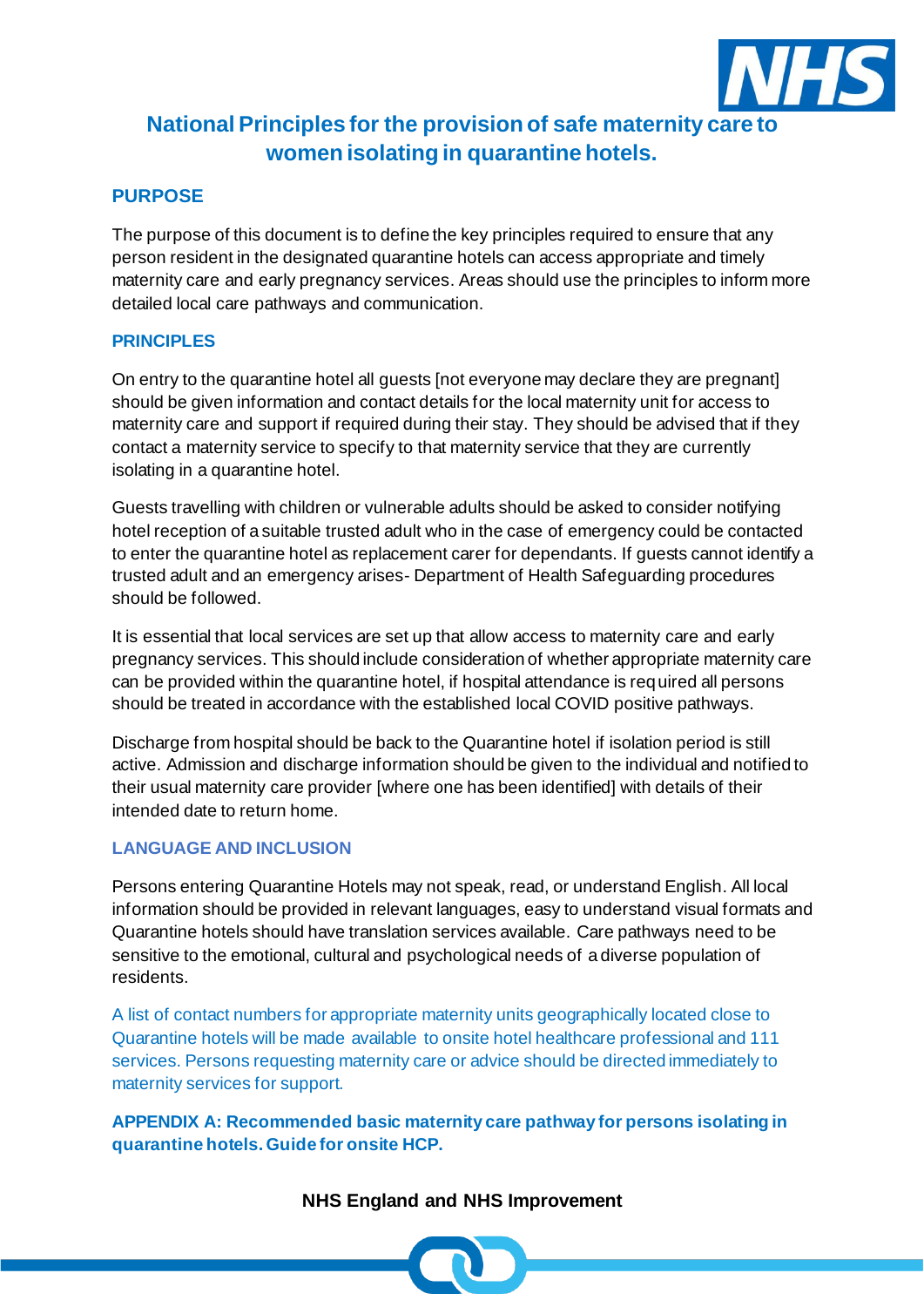**All women who declare themselves as pregnant should be enabled to have contact with a midwife within 24 hours of arriving at the quarantine hotel. The contact number will be made available on localised SoPs. In addition, see flow chart below:**